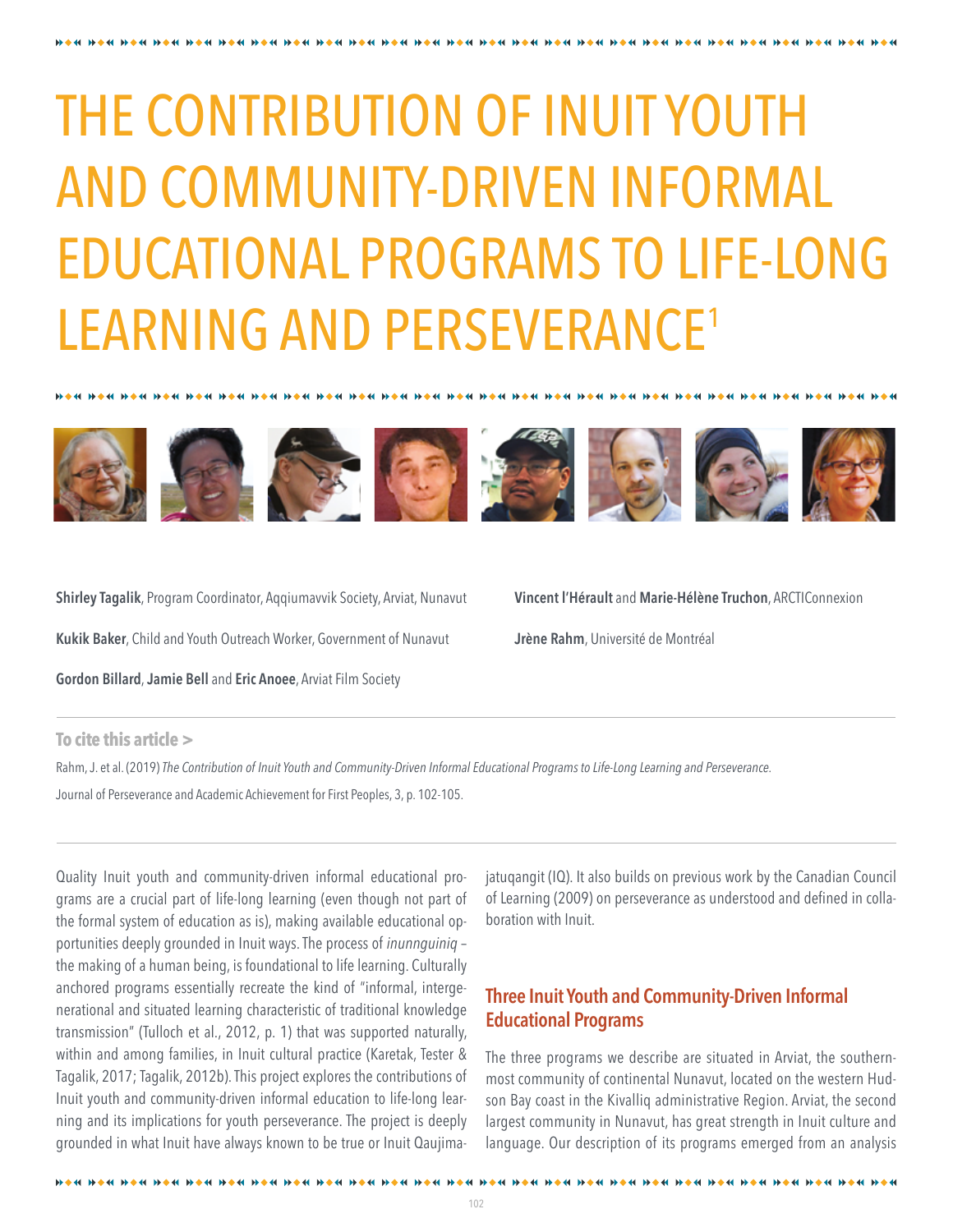of seven interviews of the directors of these programs, and three interviews of youth, selected from a total of twenty-four interviews conducted between 2013 and 2017.

## **Arviat Film Society (AFS)**

The Arviat Film Society (AFS) has been up and running prior to 2010, but at that point turned to youth, given the identified need by the community to provide training and support to young Arviarmiut and have them tell their own stories through film. One key goal of the society is to run a community TV station (channel 19). Youth participants are trained in video production and in recording events or stories of interest to them and their community. The program offers youth a safe space to "*tell their stories… and to define their own sense of identity, from their own perspectives, rather than have other people do it [for them]*." AFS was created *"to empower young people to be able to tell their stories more"* (Bell, Interview). AFS *"is a vehicle for the things that they (youth) want to be doing; they lead the projects"* while the adults are there *"to make sure the youth have everything they need"* (Bell & Billard, informal conversation), taking on the role as facilitators and mentors. AFS is an excellent example of *"how you're using your spaces and places that your communities have, your environment and resources, to really drive what young people want to do"* (Bell, Interview). Most important, AFS is committed to *"facilitating [and making visible] opportunities"* while responding to community needs. The program is not about *"creating opportunities"* per se, but rather about *making opportunities visible*, and thereby facilitating and mediating youths' involvement in these opportunities (Figure 1). It has led to the involvement of youth in many participatory research projects that came to town such as the *Nanisiniq* Project. Youth *"use their skills and apply those to support other projects coming in."* The program is accessible to adolescents and young adults in the community and operates with a cohort of well-trained older youth who can provide mentorship to new members, in a sibling-type relationship of sharing and teaching as promoted in *inunnguiniq*. The society meets weekly in the evenings and involves from 5 up to 25 participants per evening.

### **Young Hunters Program (YHP)**

The Arviat Wellness Centre (AWC; now Aqqiumavvik Society) was conducting research around food security and particularly the use of country food. The data pointed to a concern that children (6-12 year olds), consume little country food, leaving them with a significantly deficient diet. In addition, the community wanted youth to become familiar again with traditional hunting practices. In response, the AWC designed a program to engage youth in the hunting of small game with the expectation that families would eat what was harvested. Going out on the land is important to youth and community well-being, as the director of the program



notes, *"the land will renew you and rejuvenate you, and you'll be able to start to think clearly and work through whatever problem you are going through"* (Baker, Interview). The Young Hunters Program was established in 2013 for youth ranging in age from 8 to 20 (Figure 2). The eight-week program was designed by community elders and skilled young adults who act as instructors in the program. It consists of "class time" -- "sitting *down with elders who teach values through storytelling, drawing, or by showing them how to do certain things like setting a fox trap."* During shop time, they learn *"how to make different tools"* like *"a slingshot, an ulu, or an ice jigger"*, and then there are land trips, *"so they are taking what they've learned from the elders, the tools that they've made, and go on the land and actually hunt for different animals"* (Baker, Interview).

The content of the program is adjusted to the age group: the younger children will hunt small animals and go on the land for daytrips, while older students will sometimes stay on the land several nights and hunt larger animals. All participants are taught the same cultural values and expectations. The goal is to *"train these young people in the values of what it means to be a hunter and provider for your community."* The director said, *"let's get those kids out there, to learn how to use slingshots or whatever to harvest and bring country food into the home."*

The program has been successful in *"keep[ing] the traditions alive"* (Tattuinee, Interview) such as making and practising with the slingshot *"used for ptarmigans"* (Tattuinee, Interview), and learning about the environment. As mentioned by a participant *"when we were mapping, an elder was with us, naming all the land names and teaching us which rivers not to cross, which way not to go… he taught us lots on the land"* (Tattuinee, Interview). Making traditional tools implies bringing experts to the program to guide the building of a qamutik (Figure 2), or the making of an ulu, *"they teach the youth how to properly make tools."* Through these activities, language is also kept *"alive"* even though in some cases *"kids know more Inuktitut then us!"* (Tattuinee, Interview). While the program led to some improved level of food security, the more important outcome is the development of *"the inner person"* of youth over time, cultural renewal, and learning to contribute to the common good. In the program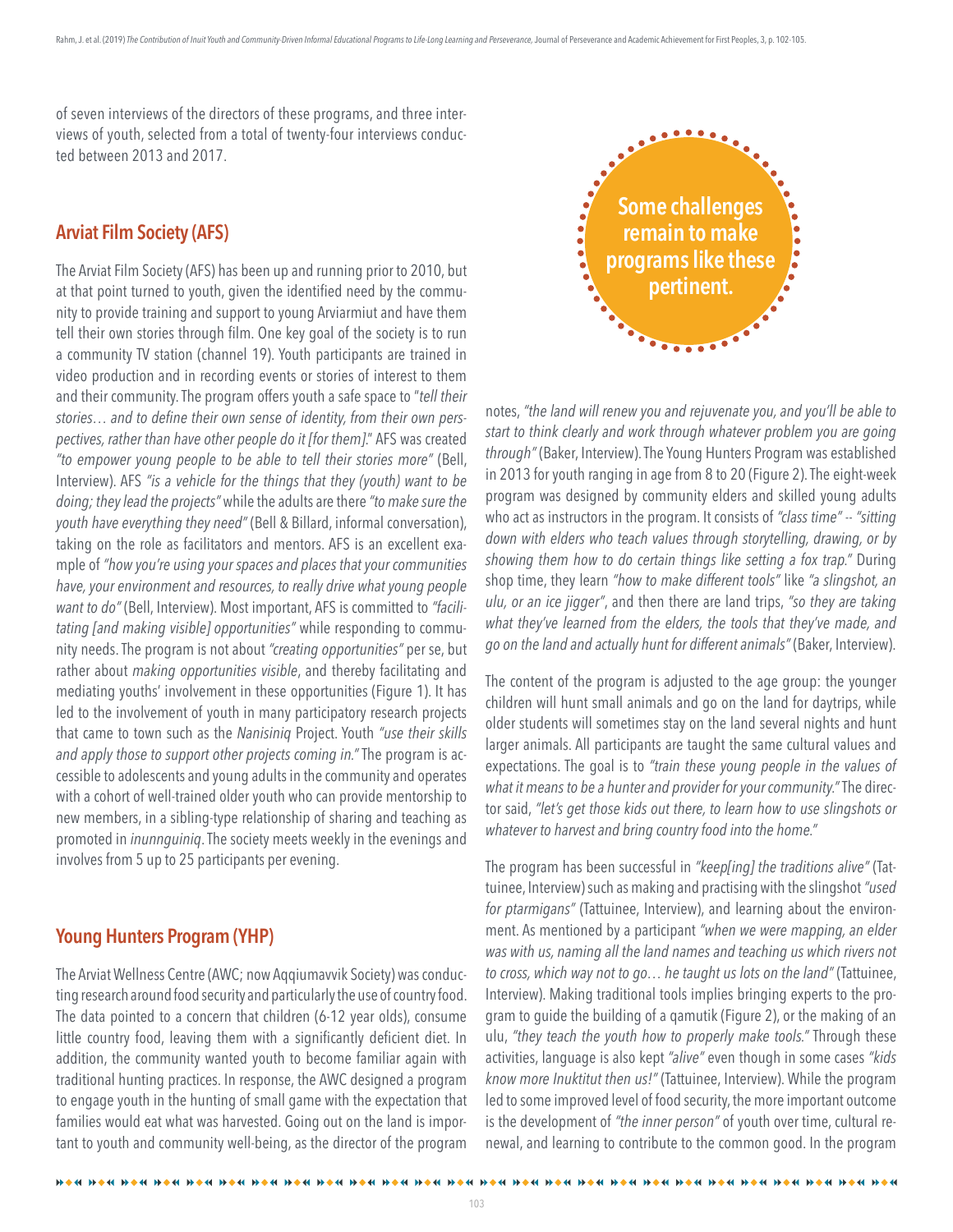evaluation, indicators of positive cultural identity, happiness and sense of purpose were most highly articulated. Their responses to the evaluation clearly show strong improvements in mental health for the child. *"Those are the things that build the inner person, that enable somebody to become a good person, living a good life, who's able to contribute to improving the common good"* (Tagalik, Interview). These cultural values continue to drive the program while food security has become a secondary outcome.

## **Youth Environmental Monitoring Program (YEMP)**

The Youth Environmental Monitoring Program was developed in response to community concerns about climate change, food security, and the health of the land and wildlife. In 2012, the Arviat Wellness Centre, through surveys, identified a need to understand climate changes evident in the community and to prepare for impacts of those changes, especially in relation to food security. Monitoring local wildlife populations would ensure a sustainable harvesting culture. AWC was also interested to taking advantage of warming and lengthening seasons to consider growing food locally. Additional concerns were about the health or potential contamination of wildlife. In 2014, the Arviat Wellness Centre (AWC) collaborated with ARCTIConnexion (a not-for-profit organization committed to indigenous youth empowerment and capacity building), to develop activities along these lines. It led to the environmental monitoring program which involved youth becoming trained by partner researchers and then assuming duties for collecting data with respect to climate change. For example, under guidance by ARCTIConnexion, *"the collecting and looking at fish samples"* helped to monitor water quality, impacts on creeks and streams, and changes to the health of fish. In collaboration with the Young Hunters Program and elders, youth also participated in traditional hunting practices and then analysis of the health of their prey. Preliminary data analysis suggests that animals are in good health while, however, some fish do show elevated levels of mercury.

Since climate change has altered local temperatures and the growing season, AWC was interested in studying the viability of growing vegetables locally. The building of a local research greenhouse took place in 2014 (Figure 3). It allowed youth to test various types of soil and fertilizer, monitor plant growth, and ultimately share crops with the community. A pilot-project on hydroponic plant gardens was added enabling some families to grow year-round. The centrally located greenhouse meant *"everybody walking by would kind of want to see it, and they were so amazed that it was so green and everything was growing so well, and when we told them this is soil from Arviat, they're kind of amazed"* (Lindell, Interview). In the project, *"everybody was learning as we go"*. It was like *"learning during our projects, our home-grown research projects, rather than outsiders' research projects"* (Lindell, Interview). The project also allowed youth to engage with elders finding out about edible local plants, such as the wild eatable blueberry "aqpik" or ripe swamp blackberries, crowberry, and Labrador tea. Youth worked with southern researchers to measure

**IN A 44 IN A 44 IN A 44 IN A 44 IN A 44 IN A 44 IN A 44 IN A 44 IN A** 

**The programs are about** *inunnguiniq*  **(becoming capable), grounded in a strength-based approach, and guided by recognition that strengths "***have sustained Inuit through the many challenges to their cultural beliefs brought through contact, colonization and policies of forced relocation and assimilation***" (Tagalik, Interview; Tagalik, 2012a).**

growth rates and report back to elders about the availability of plants. Youth also received training for and researched water quality (chemical and microbial conditions) and quantity (water flow and levels) in the nearby traditional water sources still frequently used by local residents. Other projects entailed the study of permafrost and the quality of ice.

Overall, the program was about teaching youth to *"become a keen observer and able to report back what you observe… trying to make meaning of what you're seeing, monitoring, collecting the data, and being able to analyze it over a period of time"* (Tagalik, Interview). That way, informed collective decisions can be made about the environment, while youth could develop the confidence needed *"to take the next step forward down their own path"* given their involvement in the program (Tagalik, Interview).

## **Discussion**

### **Moving Towards an IQ (Inuit Qaujimajatuqangit) Grounded Understanding of Perseverance and Life-Long Learning**

These three Inuit governed informal educational programs build on the premise *"pay attention to what young people can accomplish when you give them a chance"* (Bell, Interview). The programs are about facilitating their involvement in local opportunities and having them *"move with opportunities"* as Inuit always did (Bell, Interview). The programs are about *inunnguiniq* (becoming capable)*,* grounded in a strength-based approach, and guided by recognition that strengths *"have sustained Inuit through the many challenges to their cultural beliefs brought through contact, colonization and policies of forced relocation and assimilation"*  (Tagalik, Interview; Tagalik, 2012a). Building on strengths implies the need to *"revitalize"* practices by *"train[ing] young people in the values*